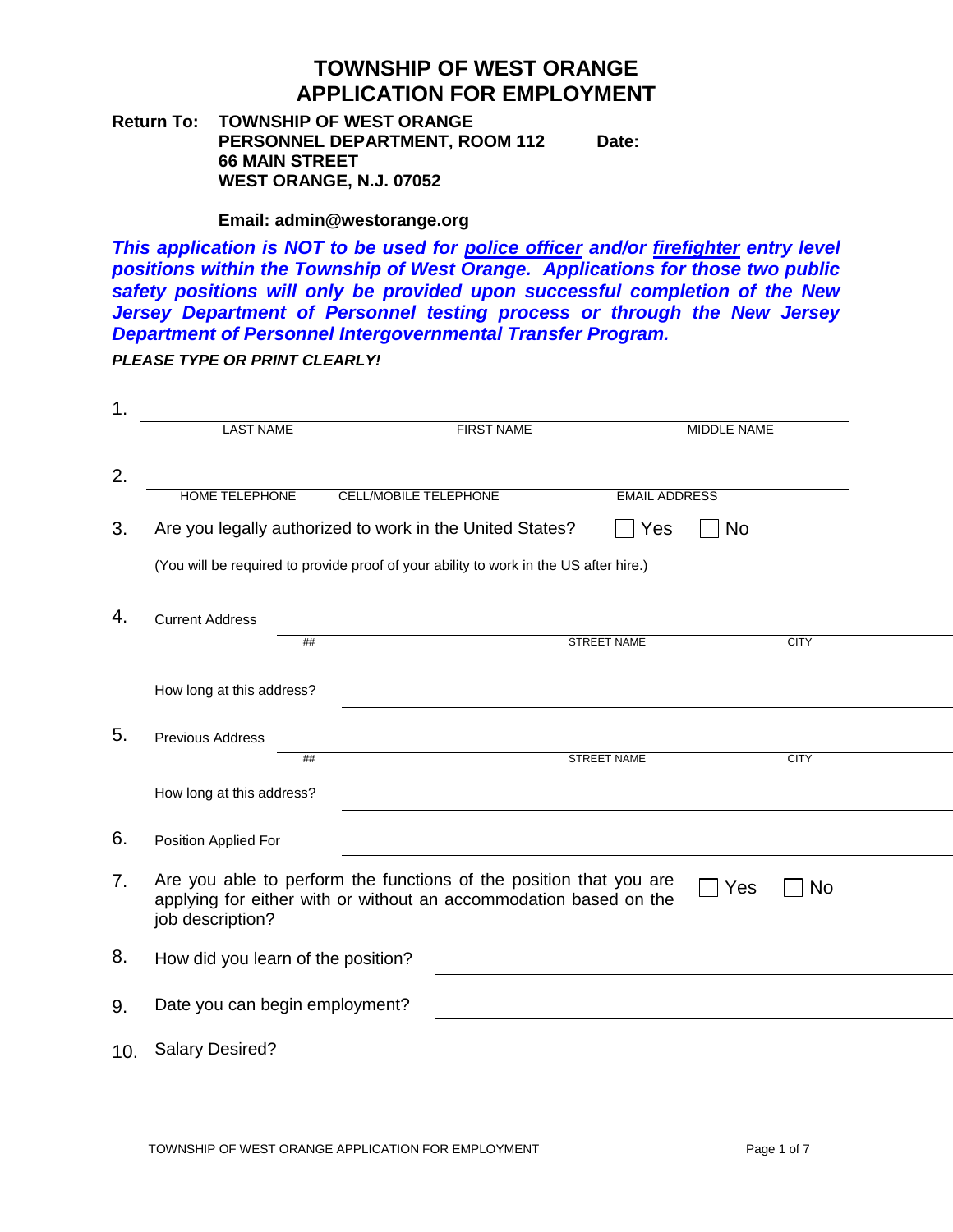*(NOTE: This next section for driver's license information (including CDL License) is only required when the job title you are seeking requires a driver's license.)*

| 11. | Driver's License #                                                                              |                                                                 |              |     | <b>State</b> |
|-----|-------------------------------------------------------------------------------------------------|-----------------------------------------------------------------|--------------|-----|--------------|
| 12. | Has your driver's license privileges ever been suspended/revoked<br>in this or any other state? |                                                                 |              | Yes | <b>No</b>    |
| 13. | If yes, provide details:                                                                        |                                                                 |              |     |              |
|     |                                                                                                 |                                                                 |              |     |              |
| 14. | Do you have a Commercial Driver's License (CDL)?                                                |                                                                 |              | Yes | <b>No</b>    |
|     |                                                                                                 | If yes, list endorsements:                                      |              |     |              |
| 15. | Have you ever received a <b>moving</b> violation traffic ticket?                                |                                                                 |              | Yes | No           |
|     | If yes, provide information on each and every summons:                                          |                                                                 |              |     |              |
|     | Date                                                                                            | Charge/Violation                                                | Jurisdiction |     | Penalty      |
|     |                                                                                                 |                                                                 |              |     |              |
|     |                                                                                                 |                                                                 |              |     |              |
|     |                                                                                                 |                                                                 |              |     |              |
|     |                                                                                                 |                                                                 |              |     |              |
|     |                                                                                                 |                                                                 |              |     |              |
|     |                                                                                                 |                                                                 |              |     |              |
|     |                                                                                                 |                                                                 |              |     |              |
| 16. |                                                                                                 | Have you ever previously applied for a Township of WO position? |              | Yes | No           |

17. If yes, provide details: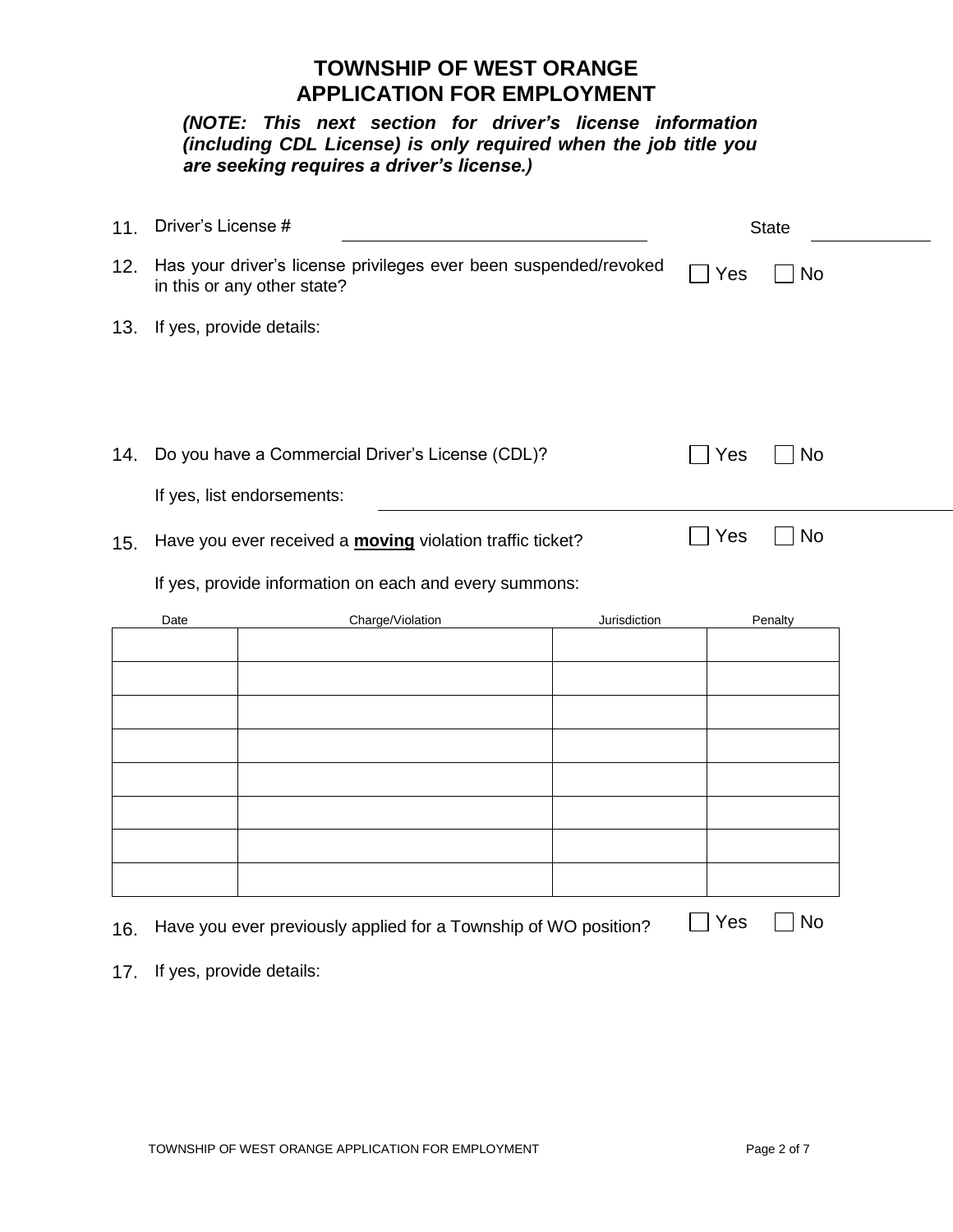| 18. | Have you ever been convicted of a crime(s)?                 |  |  |  |  |  |
|-----|-------------------------------------------------------------|--|--|--|--|--|
|     | (NOTE: A conviction does NOT automatically exclude you from |  |  |  |  |  |
|     | employment!)                                                |  |  |  |  |  |

| Yes |  | No |
|-----|--|----|
|-----|--|----|

 $\Box$ 

19. If yes, provide date of conviction and crime/offense:

20. List three (3) references of non-relatives who you have known for at least one (1) year:

| a. Reference #1                      |                                      |             |      |  |
|--------------------------------------|--------------------------------------|-------------|------|--|
| <b>Home Address</b>                  |                                      |             |      |  |
| Telephone                            |                                      |             |      |  |
|                                      | Home                                 | <b>Work</b> | Cell |  |
|                                      | How long have you known this person? |             |      |  |
| b. Reference #2                      |                                      |             |      |  |
| <b>Home Address</b>                  |                                      |             |      |  |
| Telephone                            |                                      |             |      |  |
|                                      | Home                                 | <b>Work</b> | Cell |  |
| How long have you known this person? |                                      |             |      |  |
| c. Reference #3                      |                                      |             |      |  |
| <b>Home Address</b>                  |                                      |             |      |  |
| Telephone                            |                                      |             |      |  |
|                                      | Home                                 | Work        | Cell |  |
| How long have you known this person? |                                      |             |      |  |
|                                      |                                      |             |      |  |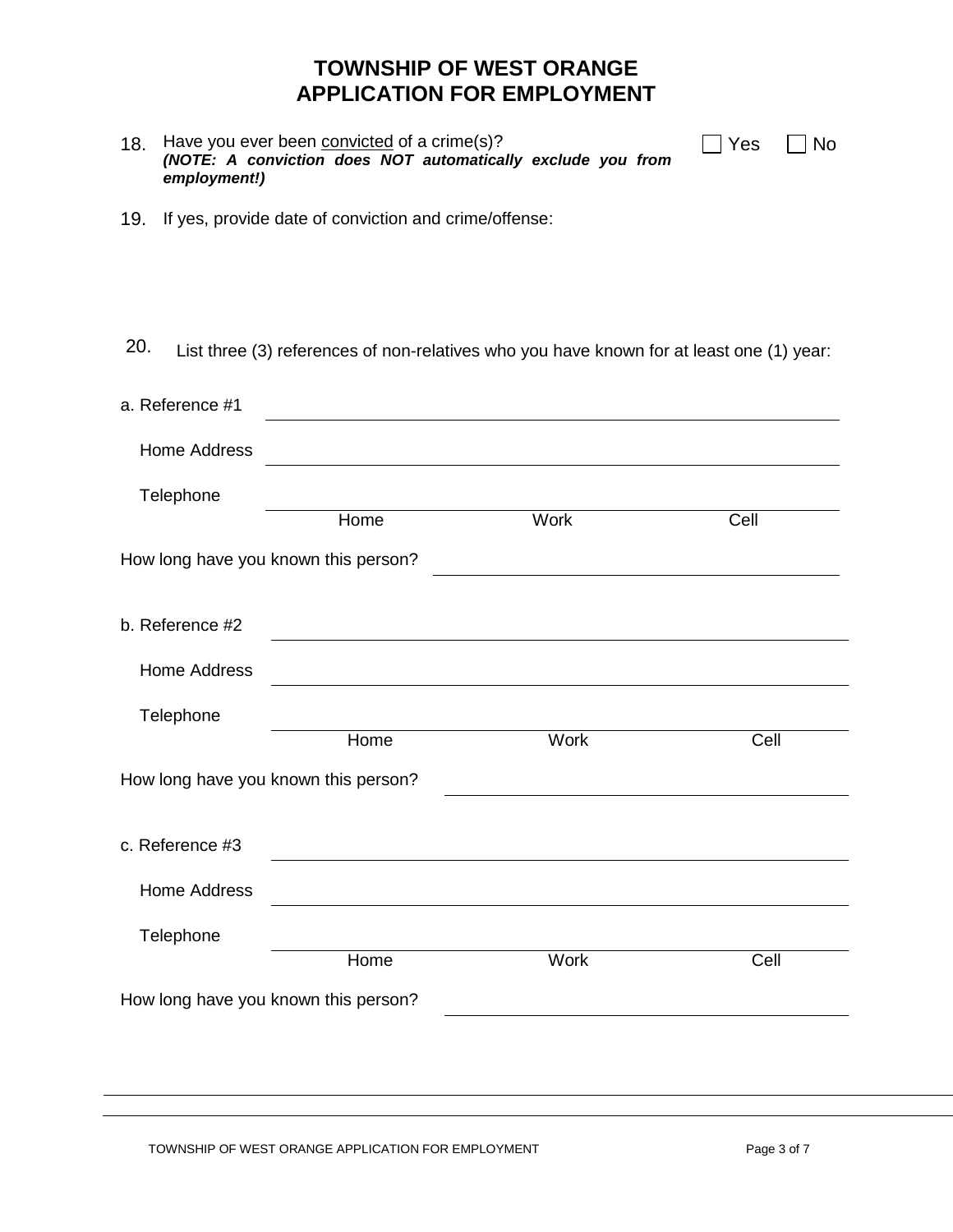21. List all current and former employers, including full-time, part-time, and seasonal. List employers in reverse chronological order beginning with your present employer and work backwards. If you were discharged or were requested to resign by an employer, answer so in the Reason for Leaving section

| a. Current Employer:                                      |                   |                                   |  |
|-----------------------------------------------------------|-------------------|-----------------------------------|--|
| <b>Address</b>                                            |                   |                                   |  |
| <b>Street</b>                                             | City              | <b>State</b><br>Zip               |  |
| Telephone #                                               | <b>Full Time</b>  | Part Time                         |  |
| Employed from:                                            | to                |                                   |  |
| Position/Title                                            | Supervisor's Name |                                   |  |
| Hours per week                                            |                   |                                   |  |
| Reason for leaving                                        |                   |                                   |  |
|                                                           |                   |                                   |  |
| b. Employer #2:                                           |                   |                                   |  |
| Address                                                   |                   |                                   |  |
| <b>Street</b>                                             | City              | $\overline{Z}$ ip<br><b>State</b> |  |
| Telephone #                                               | <b>Full Time</b>  | <b>Part Time</b>                  |  |
| Employed from:                                            | to                |                                   |  |
| Position/Title                                            | Supervisor's Name |                                   |  |
| Hours per week<br><u> 1989 - Johann Barbara, martin a</u> |                   |                                   |  |
| Reason for leaving                                        |                   |                                   |  |
|                                                           |                   |                                   |  |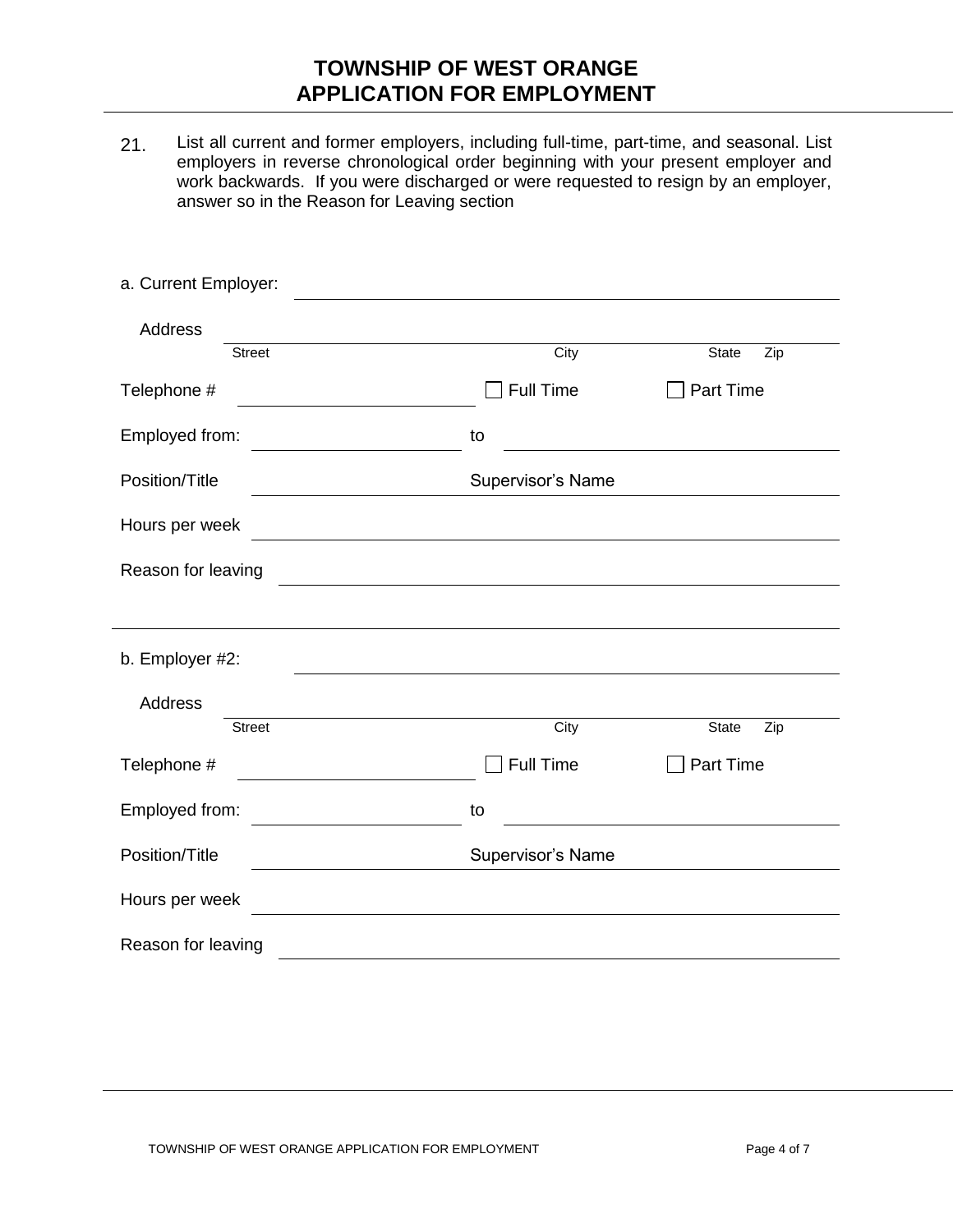| c. Employer #3:    |                   |              |  |  |
|--------------------|-------------------|--------------|--|--|
| <b>Address</b>     |                   |              |  |  |
| <b>Street</b>      | City              | State<br>Zip |  |  |
| Telephone #        | Full Time         | Part Time    |  |  |
| Employed from:     | to                |              |  |  |
| Position/Title     | Supervisor's Name |              |  |  |
| Hours per week     |                   |              |  |  |
| Reason for leaving |                   |              |  |  |
| d. Employer #4:    |                   |              |  |  |
| <b>Address</b>     |                   |              |  |  |
| <b>Street</b>      | City              | State<br>Zip |  |  |
| Telephone #        | <b>Full Time</b>  | Part Time    |  |  |
| Employed from:     | to                |              |  |  |
| Position/Title     | Supervisor's Name |              |  |  |
| Hours per week     |                   |              |  |  |
| Reason for leaving |                   |              |  |  |
| e. Employer #5:    |                   |              |  |  |
| Address            |                   |              |  |  |
| Street             | City              | State<br>Zip |  |  |
| Telephone #        | <b>Full Time</b>  | Part Time    |  |  |
| Employed from:     | to                |              |  |  |
| Position/Title     | Supervisor's Name |              |  |  |
| Hours per week     |                   |              |  |  |
| Reason for leaving |                   |              |  |  |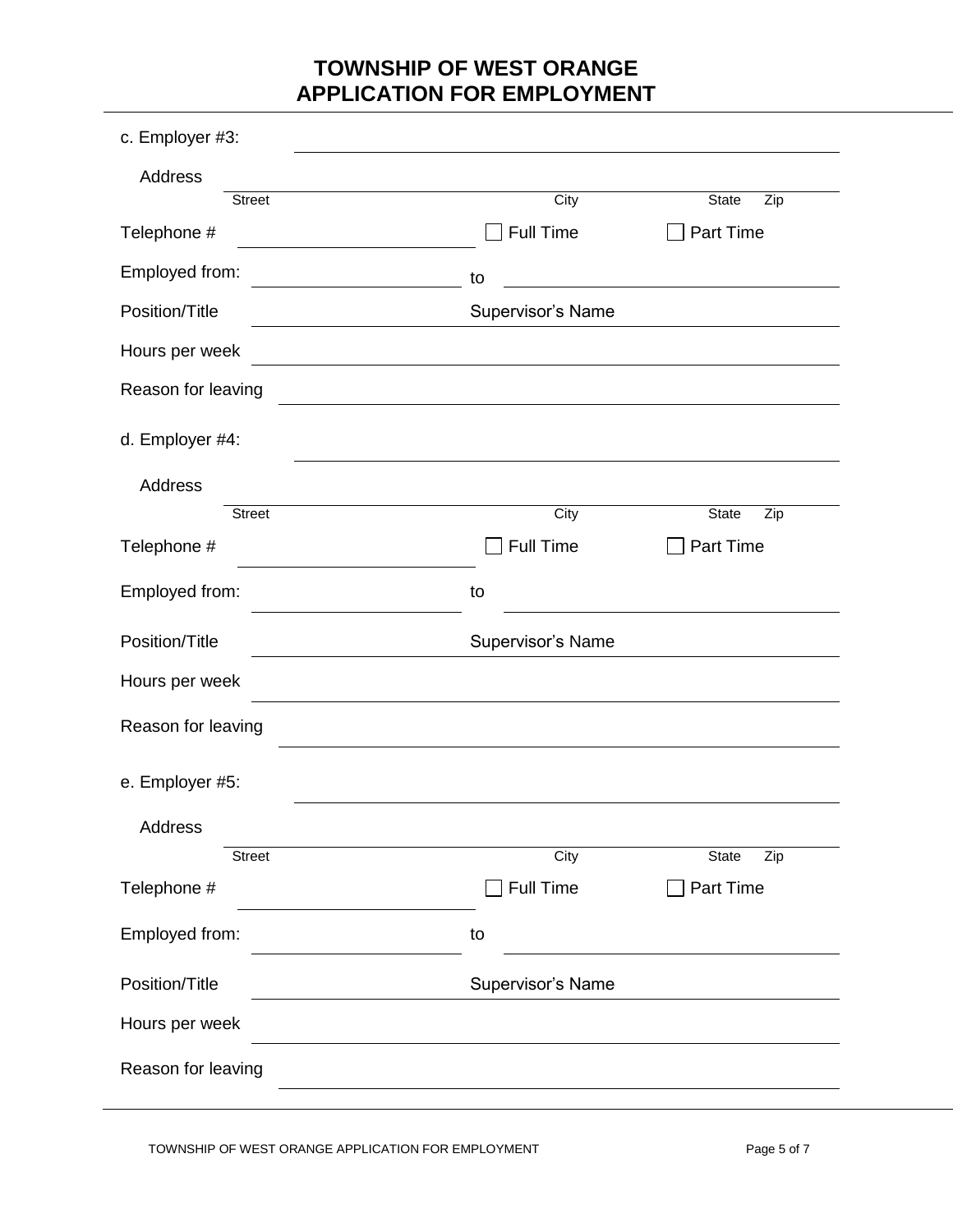| 22. |                                              | Special licenses or skills? (typing, steno, trade, etc.) 1. | $\Box$ YES | <b>NO</b> |
|-----|----------------------------------------------|-------------------------------------------------------------|------------|-----------|
|     | Please list: (continue on back if necessary) |                                                             |            |           |
|     |                                              |                                                             |            |           |
|     |                                              |                                                             |            |           |
|     |                                              |                                                             |            |           |
|     |                                              |                                                             |            |           |
|     |                                              |                                                             |            |           |
|     |                                              |                                                             |            |           |
|     |                                              |                                                             |            |           |
|     |                                              |                                                             |            |           |
|     |                                              |                                                             |            |           |
|     |                                              |                                                             |            |           |
|     |                                              |                                                             |            |           |
|     |                                              |                                                             |            |           |

*I understand that as a condition of employment, I may be required to take and pass an employment physical examination and drug screening examination. Such examination will be performed after a conditional job offer has been made, but prior to starting work.*

*I hereby authorize the Township of West Orange to verify all of the information that I have provided including, but not limited to checking my criminal history, checking my driving record, verifying my residency, references, and work record.*

*I understand that any misrepresentation or omission of facts on this application is sufficient cause for denial of employment and that any misrepresentation or omission of facts on this application discovered after accepting employment is cause for dismissal.*